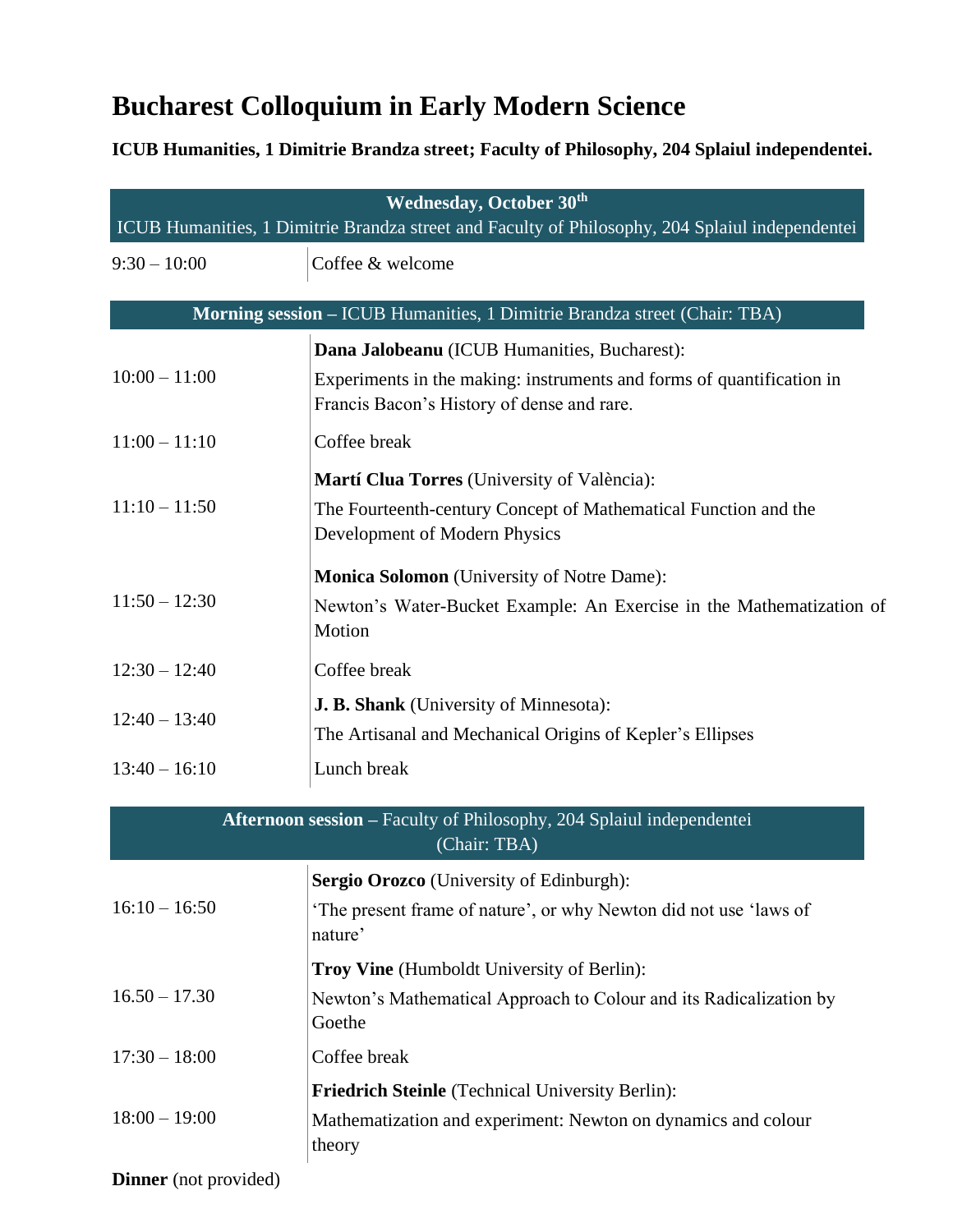| Thursday, October 31st<br>(ICUB Humanities, 1 Dimitrie Brandza street) |                                                                                                                                                                                               |  |
|------------------------------------------------------------------------|-----------------------------------------------------------------------------------------------------------------------------------------------------------------------------------------------|--|
| $9:30 - 10:00$                                                         | Coffee                                                                                                                                                                                        |  |
|                                                                        | <b>Morning session (Chair: TBA)</b>                                                                                                                                                           |  |
| $10:00 - 11:00$                                                        | <b>Sébastien Maronne</b> (University of Tolouse):<br>Experimental practices and thought experiments in early modern geometry                                                                  |  |
| $11:00 - 11:10$                                                        | Coffee break                                                                                                                                                                                  |  |
| $11:10 - 11:50$                                                        | Hanna Szabelska (Jagiellonian University, Kraków):<br>Discourse on the Torricellian Experiment: Between linea motus<br>(Valeriano Magni) and the Art of Algebraic Invention (Jacob Bernoulli) |  |
| $11:50 - 12:30$                                                        | Sam Eklund (University of California, Irvine):<br>Impossible but Free from Contradiction: Imaginary Entities in Leibniz's<br>Mathematics                                                      |  |
| $12:30 - 14:30$                                                        | Lunch break                                                                                                                                                                                   |  |
|                                                                        | <b>Afternoon session (Chair: TBA)</b>                                                                                                                                                         |  |
|                                                                        | Krisztián Pete (University of Pécs):                                                                                                                                                          |  |
| $14:30 - 15:10$                                                        | Berkeley's 'conceptual critique' in The Analyst—And how fluxionists missed<br>its point                                                                                                       |  |
|                                                                        | Lorenzo Mileti Nardo (University of Turin):                                                                                                                                                   |  |
| $15:10 - 15:50$                                                        | The Mathematics of Experience: Wolff on Experiment and Hypothesis in the<br>Methodology of Natural Sciences                                                                                   |  |
| $15:50 - 16:00$                                                        | Coffee break                                                                                                                                                                                  |  |
| $16:00 - 17:00$                                                        | <b>Philip Beeley</b> (University of Oxford):<br>Mathematics, Mechanics, and the Transformation of Nature in the Early<br><b>Royal Society</b>                                                 |  |

**Dinner** (not provided)